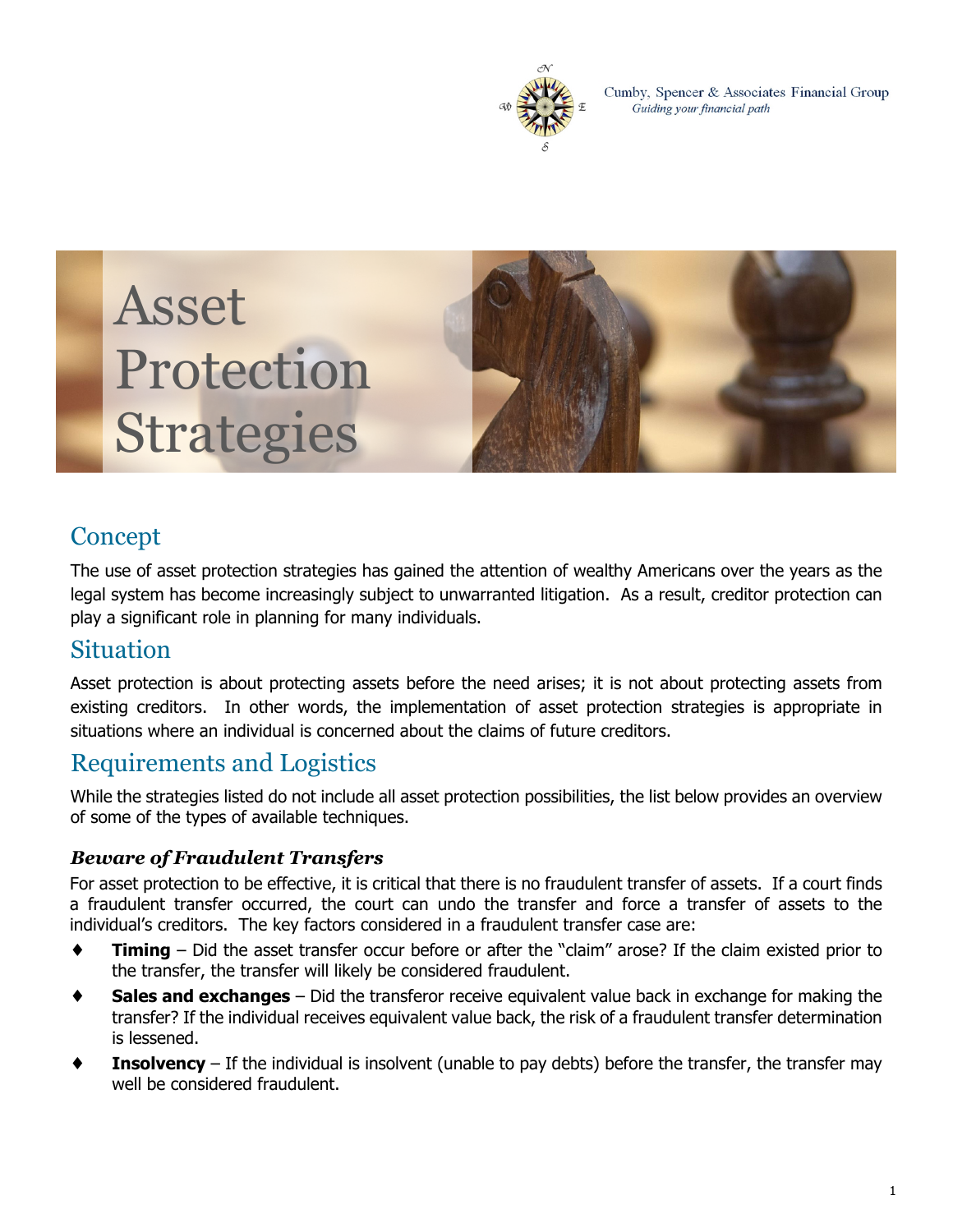#### *Various Asset Protection Opportunities*

Every state and the District of Columbia have statutes protecting certain assets from creditors. Many states have **enacted homestead exemption laws to protect all or part of a debtor's primary residence from the claims of creditors.** Generally, these laws require that the homestead be personally owned as opposed to being held in a family limited partnership or some other type of business entity. The exemptions vary broadly from state to state.

- ♦ *Some states have <sup>a</sup> statute protecting life insurance and annuities from creditor's claims.* Statutes vary from state to state as to the amount of protection of life insurance (cash values and death benefits) and annuities, who must be named as beneficiary, etc. The law of the specific state should be reviewed.
- ♦ *Qualified retirement plans (e.g., defined benefit, profit sharing, and 401(k) plans, ESOPs, etc.) are generally protected from judgment creditors by virtue of ERISA's anti-alienation provisions.* In bankruptcy, qualified retirement plan assets should be protected from almost all creditors, while IRA and Roth IRAs are currently protected up to \$1,283,025 per person. This amount is adjusted every three years for inflation and is scheduled to be adjusted again in April 2019. However, some circumstances exist in which non-bankruptcy creditors may have access, such as alimony/child support or federal tax claims.

Where assets are not afforded statutory protection, **entities can be established to protect assets from creditors as well as maintain control**. However, asset protection may be lost if the owners do not follow the business formalities and respect the type of business entity.

- ♦ *Limited Partnership & Family Limited Partnership* Only the general partners are personally liable for partnership debts. A limited partner's liability is limited to his/her investment. Each state's laws vary as to creditors' rights. In many states, a creditor's sole remedy against a limited partner is to get a charging order from the court. With a charging order, the creditor can get partnership distributions but has no right to vote or ability to get to the underlying partnership assets.
- ♦ *Limited Liability Company (LLC)* In general, no member of the LLC is liable for LLC debts unless the member makes personal guarantees. Again, state laws vary but, in most states, judgment creditors of an LLC member cannot get to the LLC assets. They can only petition the court for a charging order. As mentioned above, a charging order generally gives creditors no voting power so the creditor cannot normally compel a distribution from the LLC. The creditor only has access if a distribution is actually made. Note that charging order protection varies by state. Some states including California and Florida have enacted legislation that would allow a court to liquidate the LLC interest to the extent necessary to satisfy creditors.
- ♦ *Corporations* Generally, shareholders are not personally liable for corporate debts unless the shareholder makes personal guarantees. However, corporate stock may be subject to attachment by a creditor of the shareholder. A buy-sell agreement may allow the company or other shareholders to buy out the stock that a court may order distributed to a shareholder's creditor.

Another possible strategy is to use some type of **trust arrangement**, such as:

- ♦ *Qualified Personal Residence Trust (QPRT):* Offers effective asset protection for a residence. However, QPRTs come at a significant cost. The individual no longer owns the home and, if the home is the primary residence the individual will lose the \$250,000 capital gain exclusion and possibly the homestead tax exemption.
- ♦ *Foreign Asset Protection Trusts (also referred to as Offshore Trusts)*: A significant benefit of a foreign trust is that the creditor will generally have to commence an action in the foreign jurisdiction. Since foreign law will control the availability of those assets and certain other aspects, such as the statute of limitations, there is considerable discouragement for any creditor who wishes to seek recovery in the foreign jurisdiction.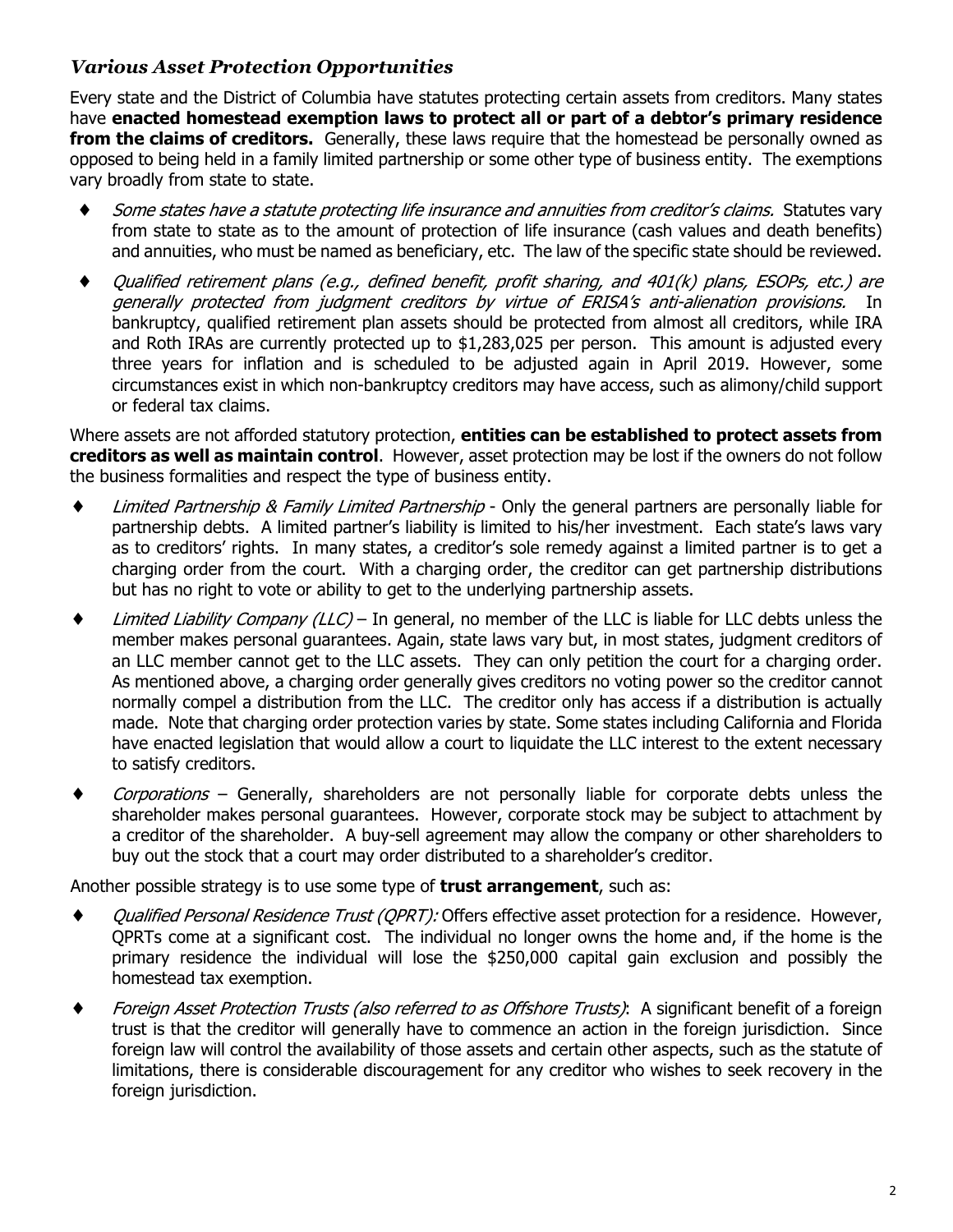- ♦ *Domestic Asset Protection Trust (DAPT):* Normally, if a trust is "self-settled" (i.e., the grantor is also a beneficiary), the grantor's creditors will be able to access trust assets. However, several states, including Alaska, Colorado, Delaware, Hawaii, Missouri, Nevada, New Hampshire, Ohio, Oklahoma, Rhode Island, South Dakota, Tennessee, Utah, Virginia, West Virginia and Wyoming, have adopted laws that allow a grantor to be a beneficiary of a discretionary trust to some extent without jeopardizing creditor protection. The trust must be irrevocable. The trust document contains express language stating the trust will be governed by the laws of the state in which the trust will be located. Generally, some of the trust assets must actually be located in the governing state. The grantor can receive distributions from the trust, but only in the discretion of an independent trustee. The trust must contain a spendthrift provision, which means the language of the trust states the beneficiaries cannot transfer their interests to other parties (e.g. creditors). Prior to signing a DAPT the client typically has to sign an affidavit of solvency.
- ♦ *Discretionary Domestic Trust***:** Created by a person for the benefit of others. In a discretionary trust, the grantor makes contributions to the trust, and a third party trustee (who is not the grantor) has complete discretion as to distributions to the beneficiaries, e.g., family members. The protection of the discretionary trust is based upon the nature of the beneficiary's interest, i.e. distributions are made only if and when the trustee decides to make them. Normally, if a beneficiary has no legal claim to trust property, then neither does the creditor. Discretionary trusts can be created during the grantor's life or at death according to the decedent's wills and/or revocable trusts. Many individuals prefer for the beneficiary to be the trustee and therefore create a trust with distributions limited to those needed for the beneficiary's "health, education, maintenance and support" (HEMS). HEMS trusts may not offer as much asset protection as discretionary trusts, but may be the better option for some individuals.

#### *Caveats*

Note that the federal Bankruptcy Reform Act of 2005 added a provision that allows a bankruptcy trustee to avoid any transfer made within 10 years prior to the date of filing the bankruptcy petition if "such transfer was made to a self-settled trust or similar device . . ." and the "debtor made such transfer with actual intent to hinder, delay, or defraud." Legal commentators expect the existing bankruptcy laws may reduce the use of foreign trusts.

The National Conference of Commissioners on Uniform State Laws adopted the Uniform Voidable Transactions Act ("UVTA") in July 2014. The UVTA may adversely affect a debtor who lives in a non-DAPT state that has adopted the UVTA and makes a transfer to a DAPT in another state that has not adopted the UTVA. In comments accompanying the UVTA, the Commissioners indicated that because the transfer was made from a UVTA state, the transfer to the DAPT in another state could be voided without regard to whether the transfer affects an existing or identified creditor. This result is not certain, but counsel should be especially careful when a transfer to a DAPT in another state is made from a state that has adopted the UVTA.